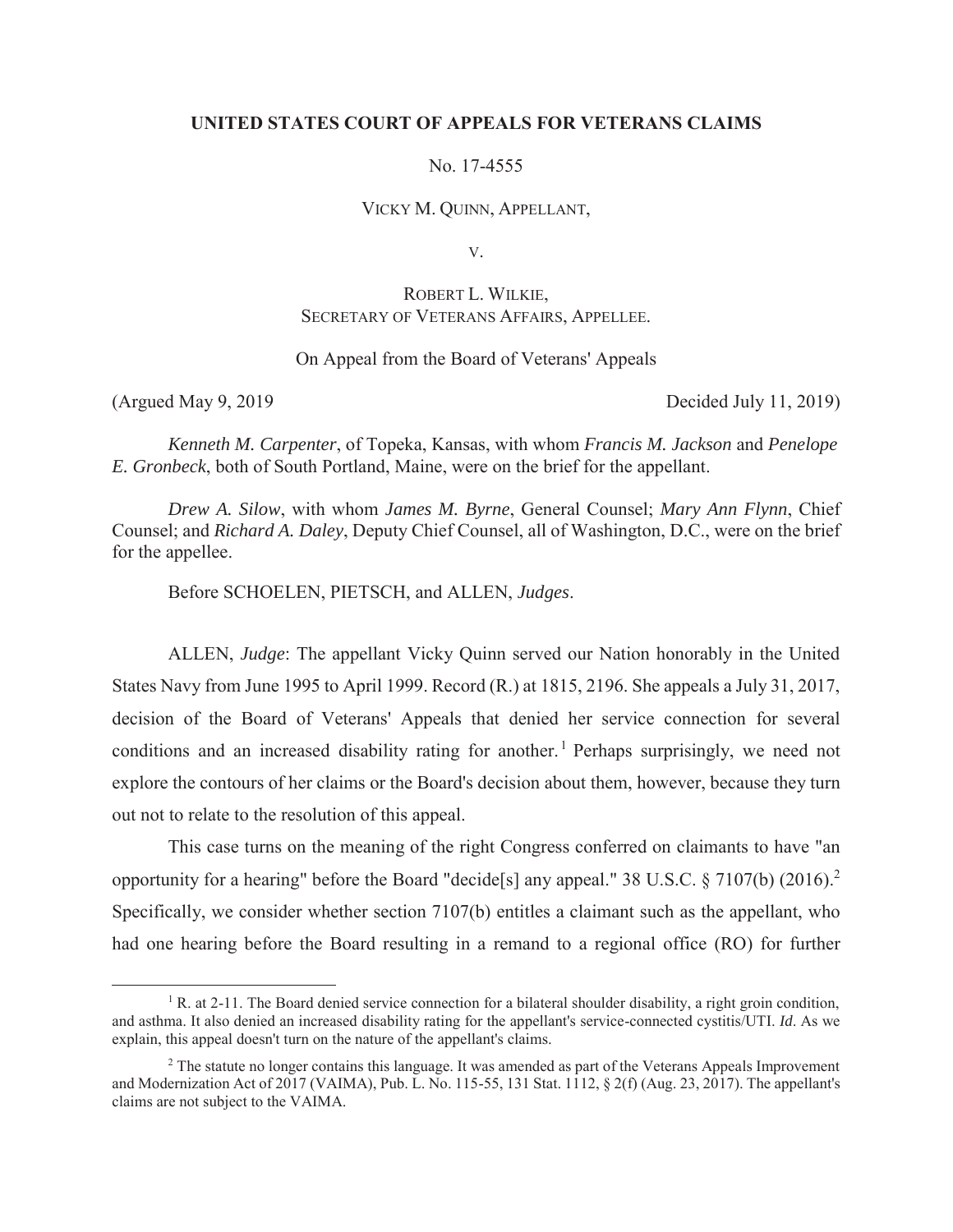development, to another Board hearing when the RO returns her claims to the Board after that additional development is completed. The Secretary argues that a claimant need not be afforded a hearing in such circumstances. We disagree that the Secretary can deny such a claimant the congressionally established right to a hearing. Because section 7107(b) unambiguously entitles a person in the appellant's position to a second hearing, and because the VA's error denying the appellant this important procedural right was not harmless, we will vacate the July 31, 2017, Board decision and remand the matter for further proceedings consistent with this decision.

#### **I. FACTS AND PROCEDURAL HISTORY**

There are few facts necessary to decide this appeal, and the parties don't dispute them. In April 2011, the appellant filed her claim for disability compensation that began the road to this appeal. R. at 2194-2206. In March 2012, the RO issued a rating decision denying the appellant service connection for four disabilities (asthma, bilateral hearing loss, a bilateral shoulder disability, and a groin disability) and granting service connection for another (cystitis/UTI) at a 40% rating. R. at 1790-1816. The appellant disagreed with this decision, R. at 1783, and eventually perfected her appeal to the Board, challenging the denial of service connection and the rating assigned to her service-connected cystitis/UTI. R. at 1713-14. On August 7, 2014, the appellant testified at a Board hearing. R. at 1357-93.

On April 21, 2015, the Board issued a decision in which it denied the appellant's appeal concerning bilateral hearing loss (a decision the appellant did not appeal to the Court) and remanded the four other issues, instructing the RO to acquire relevant medical records and to schedule appropriate VA examinations that would produce new medical reports. R. at 1341-47. The Board also instructed the RO to "readjudicate the Veteran's pending claims in light of all additional evidence added to the record. If any benefits sought on appeal remain denied," the appellant should be issued a Supplemental Statement of the Case (SSOC) and be given an "opportunity to respond" to it. R. 1347.

The RO complied with the Board's remand instructions. After the Board-ordered further development, the RO again denied the four claims in an SSOC that listed the newly developed medical evidence among other evidence the RO considered. R. at 225-43. In fact, the RO's analysis depended in large part on the new medical evidence. *See, e.g.*, R. at 237-38 (discussing the September 15, 2016, VA examination in its reasons or bases for denying service connection for a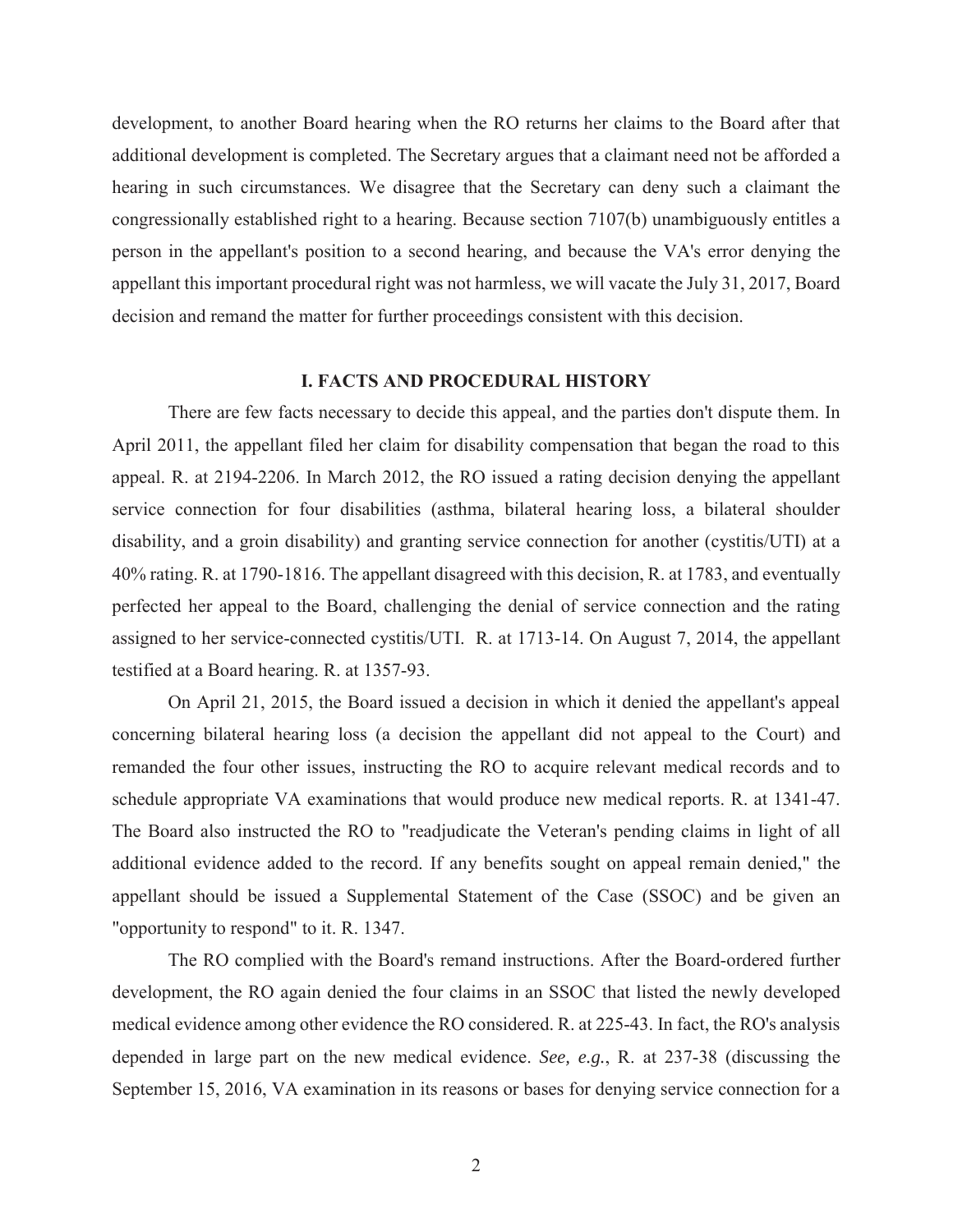bilateral shoulder disability), 239 (discussing the same evidence in denial of service connection for right groin disorder). In a December 5, 2016, letter, the appellant disagreed with the denial of her claims and requested another hearing "so that she [could] offer further evidence in the form of her testimony" before the Board decided her appeal. R. at 218.

On December 19, 2016, the RO informed the appellant that it was transferring her records to the Board so that the Board could "reach a decision on [her] appeal." R. at 203. Though the RO acknowledged her request for a second hearing, the RO said that, under 38 C.F.R.  $\S 20.1507$ ,  $\overline{\phantom{a}}$  she was not entitled to a hearing before the Board decided her appeal because she had already been afforded an opportunity to have such a hearing – the one that was held before the remand; the RO clearly and unequivocally stated it would not schedule a second hearing. R. at 203.

In its July 31, 2017, decision, the Board denied the appellant's claims. R. at 2-9. The Board didn't address the request for a second hearing at all.

# **II. ANALYSIS**

We begin by addressing, as a preliminary matter, the Secretary's argument that we shouldn't exercise our discretion to hear the appellant's arguments because she failed to raise them to the Board. Then we consider what section 7107(b) means. After determining that the plain meaning of that provision entitles the appellant to a second hearing under the circumstances we address here, we assess whether VA's error prejudiced her. It did, or at least we can't say that it didn't. Our analysis leads us to remand this matter to the Board.

<sup>&</sup>lt;sup>3</sup> This regulation was effective December 5, 2008, to February 18, 2019. Before Congress passed the VAIMA, the regulation stated: "Upon request, a participant is entitled to a hearing before the Board as provided in §§ 20.700 through 20.717, and 20.1304, subject to the following limitations: (1) Only one hearing before the Board will be conducted. " 38 C.F.R. 20.1507(b), (b)(1) (2018). It would seem at first blush that this provision would be potentially important for deciding this appeal. It is not. The Secretary made clear at oral argument that "it's not relevant to this appeal" because it applies only to expedited claims. Oral Argument (O.A.) at 56:26-:45, *Quinn v. Wilkie*, No. 17-4555, https://www.youtube.com/watch?v=H0aRLkF4cSc. We agree with the Secretary, and we will not discuss it further.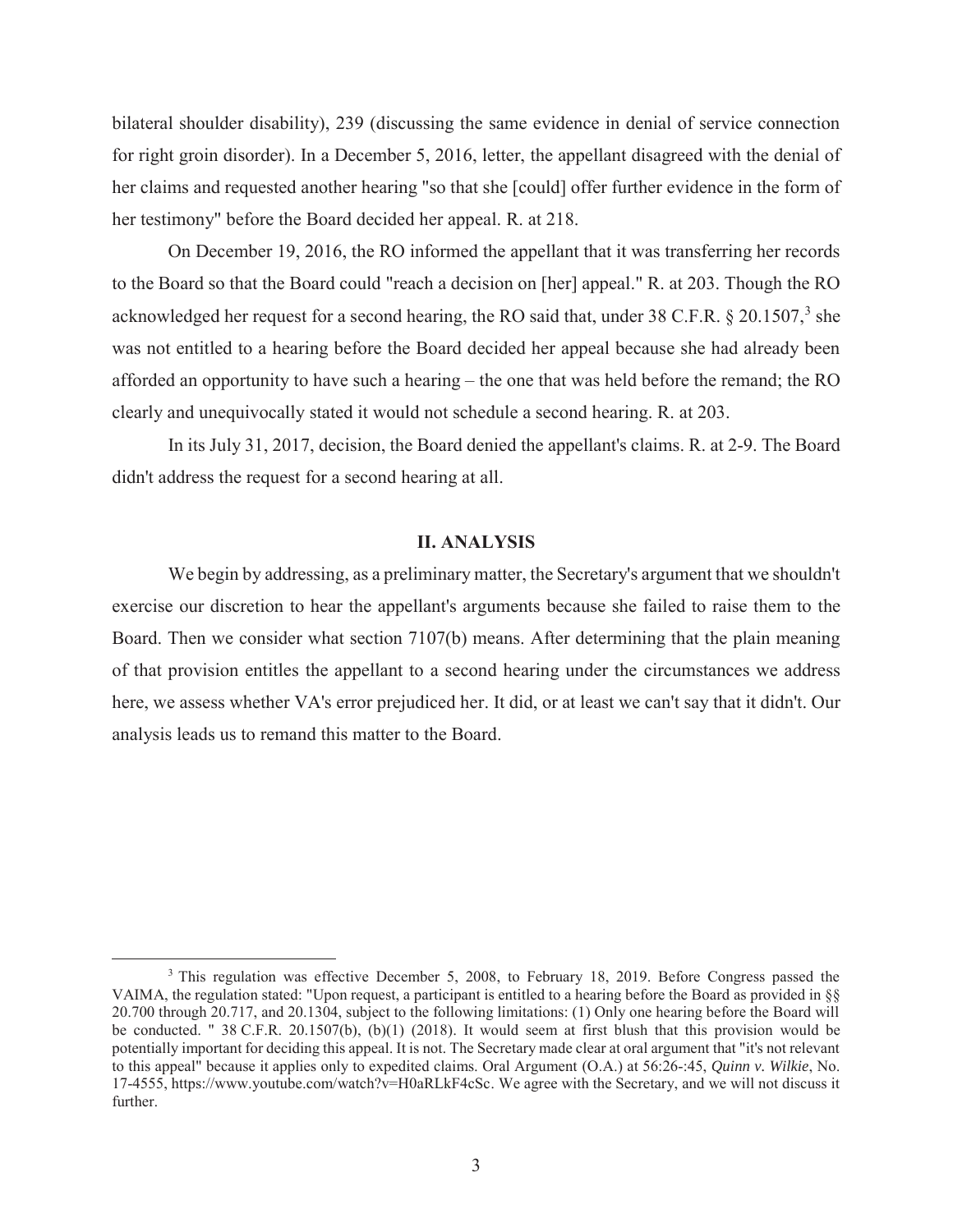# *A. Exhaustion<sup>4</sup>*

The Secretary argues that the appellant raised the argument of entitlement to a second hearing under section 7107(b) for the first time on appeal because she did not reassert her request to the Board directly, implicating the law of issue exhaustion. Secretary's Initial Br. at 4-7. He urges us to decline to hear the appellant's arguments. *Id.* However, the appellant did all that was required to raise the issue. After all, she requested a hearing and was told no. R. at 203, 218. She is not raising the argument for the first time at this Court; so there is no call for us to exercise discretion. *See Maggitt v. West*, 202 F.3d 1370, 1378 (Fed. Cir. 2000). Thus, we turn to the proper interpretation of section 7107(b).

#### *B. Entitlement to a Second Hearing Under 38 U.S.C. § 7107(b)*

After a first trip to the Board, involving a hearing and resulting in a remand to the RO for further development, is a claimant entitled to another Board hearing under 38 U.S.C. § 7107(b) when the RO returns her claims to the Board after that additional development? This is the question we're called to answer in this case. To do so, we must interpret section 7107(b). That statutory provision provided at the time of the appellant's administrative appeal that "[t]he Board shall decide any appeal only after affording the appellant an opportunity for a hearing." 38 U.S.C. § 7107(b) (2016).

Statutory interpretation is a pure question of law that the Court reviews de novo. *See Saunders v. Wilkie*, 886 F.3d 1356, 1360 (Fed. Cir. 2018). The basics of statutory interpretation are well established. "In determining the meaning of a statutory provision, 'we look first to its language, giving the words used their ordinary meaning.'" *Artis v. Dist. of Columbia*, 138 S. Ct. 594, 603 (2018) (quoting *Moskal v. United States*, 498 U.S. 103, 108 (1990)); *see Good Samaritan Hosp. v. Shalala*, 508 U.S. 402, 409 (1993) ("The starting point in interpreting a statute is its language."). This principle is directed not only to a court engaging in statutory interpretation: "Where a statute's language carries a plain meaning, the duty of an administrative agency is to

<sup>&</sup>lt;sup>4</sup> In his initial brief, the Secretary argued that the Court should exercise its discretion to require issue exhaustion—and not to hear the appellant's arguments—because she didn't raise them to the Board. Secretary's Initial Brief (Br.) at 4-7. In her reply brief, the appellant seemingly construed the Secretary's arguments as ones of waiver, laches, and the improper preservation of the issue. *See* Appellant's Initial Reply Br. at 1. Then, at oral argument, discussion of these conceptually distinct arguments often blended. *See* O.A. at 2:40-4:30, 18:32-19:14, 45:05-48:30. Here, we address only the Secretary's initial argument regarding issue exhaustion. To the extent the Secretary made different arguments at oral argument for the first time, we won't entertain them. *See Sellers v. Wilkie*, 30 Vet.App. 157, 166 (2018) (citing *McFarlin v. Conseco Servs., L.L.C.*, 381 F.3d 1251, 1263 (11th Cir. 2004); *Pieczenik v. Dyax Corp.*, 265 F.3d 1329, 1332-33 (Fed. Cir. 2001); *Tarpley v. Greene*, 684 F.2d 1, 7 n.17 (D.C. Cir. 1982)).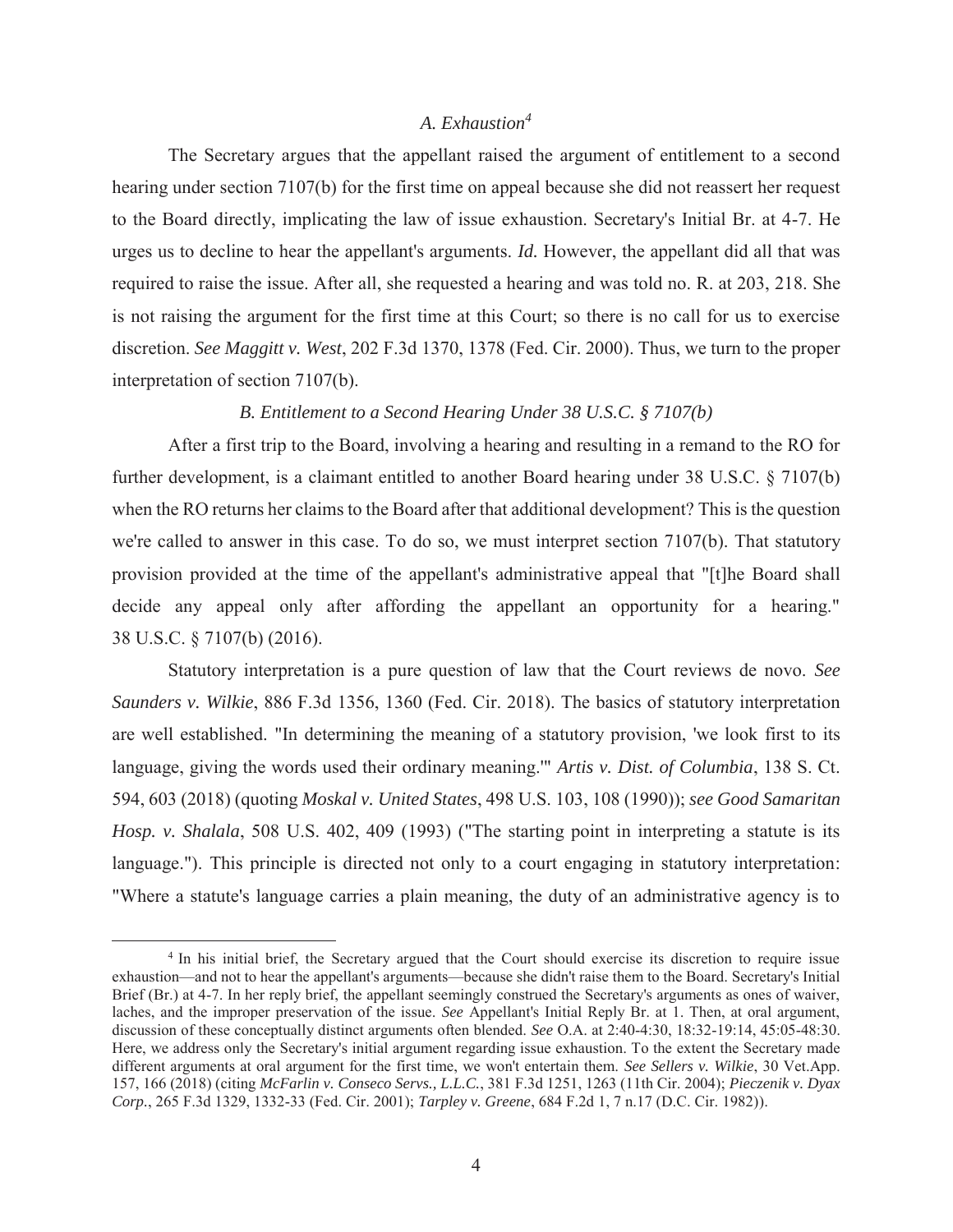follow its commands as written, not to supplant those commands with others it may prefer." *SAS Inst., Inc. v. Iancu*, 138 S. Ct. 1348, 1355 (2018).

In interpreting the meaning of section 7107(b), we are not writing on a blank slate. In *Cook v. Wilkie*, 908 F.3d 813 (Fed. Cir. 2018) ("*Cook II*"), the Federal Circuit interpreted section 7107(b) and performed much of the work necessary to resolve the question before us.<sup>5</sup> We're guided here by its analysis.

In *Cook II,* the Federal Circuit had to determine whether a claimant who had been afforded a Board hearing and then appealed an adverse decision to this Court was entitled to another hearing after we vacated the Board's decision on appeal and remanded the matter. *Id*. at 814-15. The Federal Circuit held that section 7107(b) unambiguously entitles a claimant "to an opportunity for an additional Board hearing in these circumstances."6 *Id.* at 817-18. Using the Federal Circuit's reasoning as our guidepost, we hold that under section 7107(b) the appellant is entitled to an opportunity for another hearing under the particular facts of the case before us.

We reiterate what section 7107(b) says: "The Board shall decide<sup>[7]</sup> any appeal only after affording the appellant an opportunity for a hearing." "Thus," as the Federal Circuit observed, "before the Board 'decide[s] any appeal,' it must afford the appellant 'an opportunity for a hearing.'" *Cook II*, 908 F.3d at 818.

We follow the Federal Circuit's approach and begin with the word "any." We see no reason to deviate from how the Federal Circuit interpreted the plain meaning of "any," even if we were at liberty to do so:

As the Supreme Court has recently observed, "the word 'any' naturally carries 'an expansive meaning.'" When coupled with a singular noun in an affirmative context, "any" typically "refer[s] to a member of a particular group or class without distinction or limitation" and "impl[ies] every member of the class or group." In

 $rac{1}{5}$  In *Cook II*, the Federal Circuit affirmed our decision in *Cook v. Snyder*, 28 Vet.App. 330 (2017) ("*Cook I*"), albeit on different grounds.

<sup>6</sup> We do not consider the Federal Circuit's use of the phrase "in these circumstances," to limit *Cook II* only to its precise facts. As any court does when applying law to fact, the Federal Circuit couched its analysis with respect to the facts of the particular case before it—thus the "in these circumstances" language. 908 F.3d at 818. Indeed, the Federal Circuit could resolve only the matter actually before it given Article III's case-or-controversy constraints. *See*  U.S. CONST. art. 3, § 2, cl. 1.

<sup>7</sup> Note that section 7107(b) speaks in terms of the verb *decide*, not the noun *decision*. Given this use of the word, we need not address what constitutes a "decision," or whether a given action of the Board is a "decision" matters with respect to a claimant's right to have a Board hearing. *See, e.g.*, Secretary's Supplemental Memorandum (Supp. Memo.) at 7; O.A. at 28:30-:45, 30:30-:50, 31:45-33:30.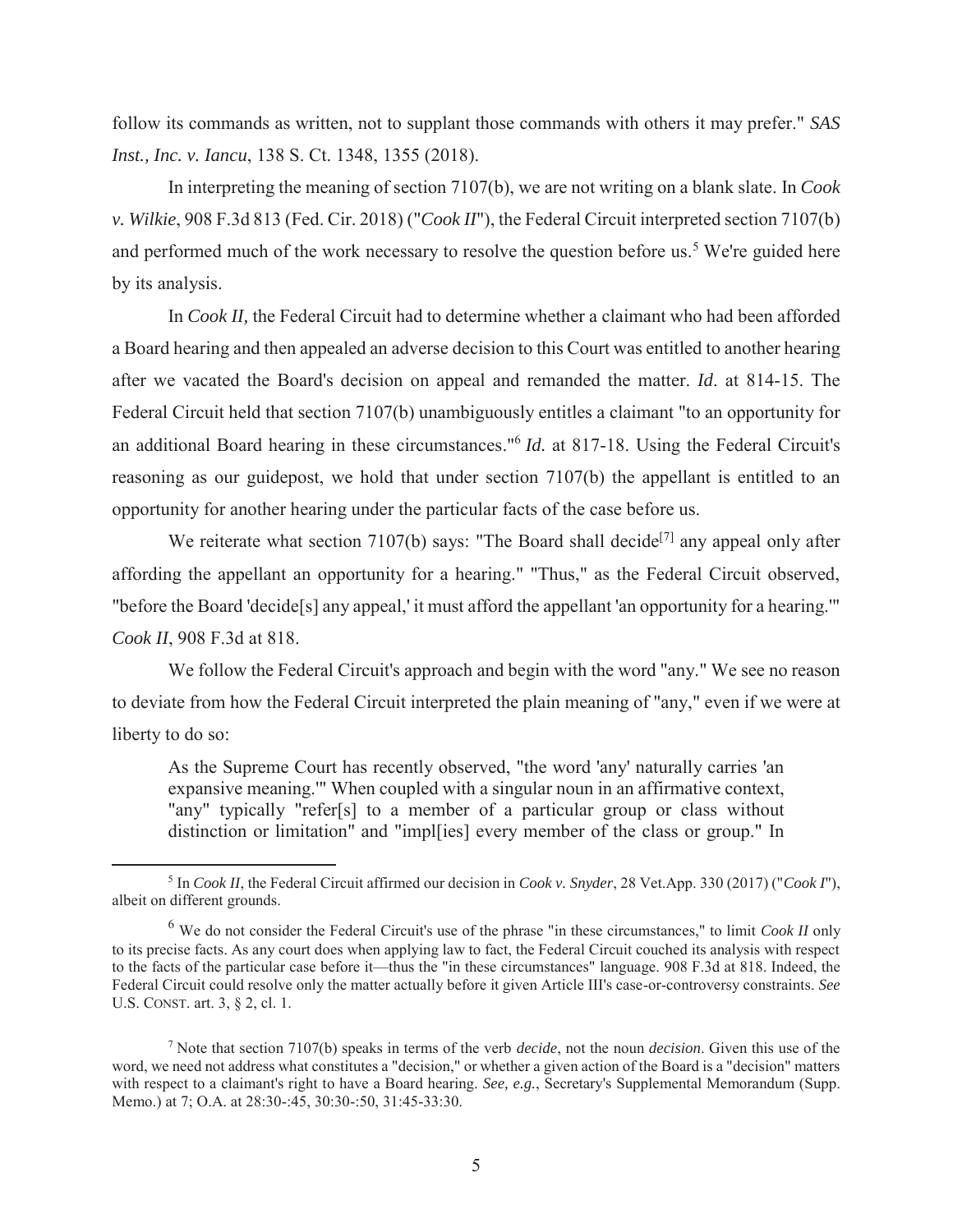[section] 7107(b), the word "any" modifies the singular "appeal" in an affirmative context, *i.e.*, the statute imposes a positive duty on the Board to provide an opportunity for a hearing before it decides any appeal. Accordingly, the phrase "any appeal" indicates that the Board is not free to curate which appeals are entitled to "an opportunity for a hearing." The Board must provide such an opportunity before it decides every appeal.

## *See id.* (internal citations omitted).

Having established the broad scope of the right to a hearing through the meaning of "any," we next consider whether the Board decides an "appeal" when it again reviews an RO's decision following the Board's remand to the RO for further development. As it did in *Cook II*, *see id.*, the text supplies an answer. An appeal is "[a] proceeding undertaken to have a decision reconsidered by a higher authority; esp[ecially], the submission of a lower court's or agency's decision to a higher court for review and possible reversal." BLACK'S LAW DICTIONARY (10th ed. 2014); *see Cook II*, 908 F.3d at 818 (citing this same dictionary definition). Using this definition, the Federal Circuit in *Cook II* determined that when this Court vacated a Board decision and remanded the matter for a new Board decision, the Board was deciding an "appeal." *Id.* (reasoning that, in those circumstances, "on remand the Board must *review* the RO's decision *anew* in accordance with the Veterans Court's instructions" (emphasis added)).

The same is true in the factual situation before us. Here, in 2015 the Board remanded the appellant's claims to the RO. Like this Court's vacatur of the Board decision in *Cook II*, *id.*, a Board remand to the RO for further development and readjudication effectively "nulliffies] or cancel[s]" the legal effect of the prior rating decision and Statement of the Case (SOC), BLACK'S LAW DICTIONARY (10th ed. 2014) (defining "vacate"); *see Cook II*, 908 F.3d at 818 (citing this same "vacate" dictionary definition). This is so because the RO must then decide anew whether to grant or continue to deny benefits upon consideration of the new evidence or records. And then when the RO returns an SSOC to the Board, "the Board must *review* the RO's decision *anew*." *Id.* (emphasis added). In other words, the Board must again "decide" the "appeal." There is no way to think of this process as anything other than a "proceeding undertaken to have a decision reconsidered by a higher authority." *See id.* Because the Board must decide an appeal in these circumstances, we conclude that section 7107(b) unambiguously<sup>8</sup> requires it to afford the appellant an opportunity for another hearing. *See id.*

 <sup>8</sup> <sup>8</sup> Because we conclude that the statute's meaning is clear, there is no need to consider whether we should defer to the Agency's interpretation of the statute under *Chevron*. *See Chevron, U.S.A., Inc. v. Nat'l Res. Def. Council,*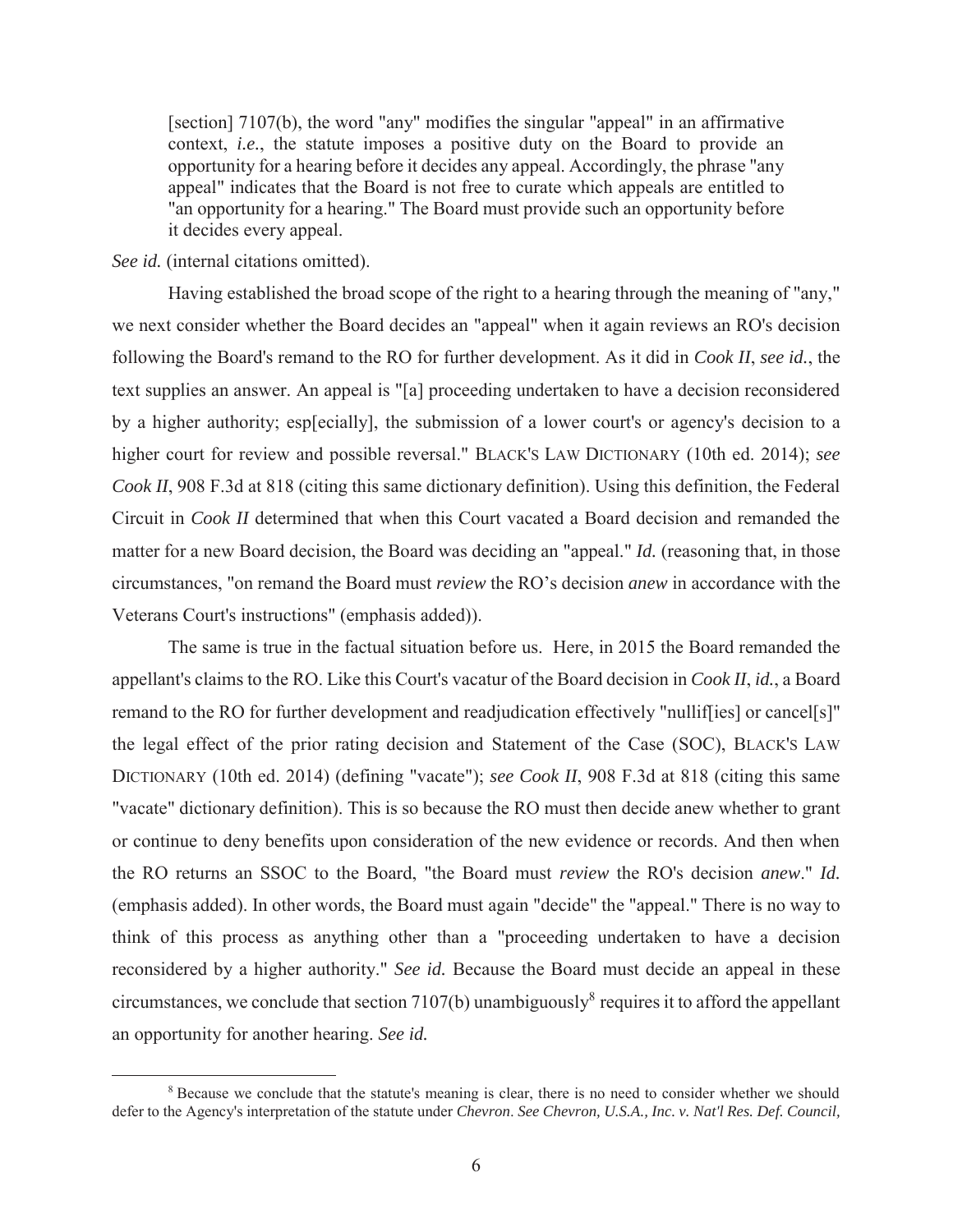To be clear, we decline the Secretary's invitation to insert the words "on the merits" into the statute – to insert them would limit a right to a hearing to matters that constitute a final decision on the merits that would allow an appeal to this Court. *See* O.A. at 24:50-26:30. Congress did not limit the right to hearing in that way. In fact, Congress was expansive in providing a right to a hearing in "any" situation in which the Board "decide<sup>[s]</sup> an appeal." Moreover, our interpretation avoids absurd results that would flow from the Secretary's interpretation. *See, e.g., United States v. Brown*, 333 U.S. 18, 27 (1948) ("No rule of construction necessitates our acceptance of an interpretation resulting in patently absurd consequences."); *Atencio v. Wilkie*, 30 Vet.App. 74, 84 (2018) (courts should avoid statutory and regulatory interpretations that lead to absurd results). To take just one example, under the facts of *Cook II*, VA must afford a claimant a second hearing on the same record following a reasons-or-bases vacatur and remand from this Court to the Board because vacatur vitiates the Board decision's finality. In other words, a new hearing is required when nothing has changed. But under the Secretary's argument in this case, VA need not afford a second hearing after further development of the record when much has changed. That just makes no sense, and we don't lightly assume Congress acted to implement such counterintuitive results.

We add one final point. The statute also makes plain that the right to an opportunity for a hearing is not one that is within the discretion of  $VA$ . Congress used the mandatory word "shall" in connection with the right to an opportunity for a hearing before the Board "decide[s] any appeal." Absent a textual reason to believe otherwise, something not present here, the word "shall" leaves no room for discretion. *Kingdomware Techs., Inc. v. United States*, \_\_ U.S. \_\_, 136 S. Ct. 1969, 1977 (2016) (stating that "the word 'shall' usually connotes a requirement"); *Lexecon Inc. v. Milberg Weiss Bershad Hynes & Lerach*, 523 U.S. 26, 35 (1998) (recognizing that "shall" is "mandatory" and "normally creates an obligation impervious to judicial discretion").

Now that we've identified error in the denial of the appellant's request for a Board hearing, we must consider whether this error prejudiced her. *See* 38 U.S.C. § 7261(b)(2) (requiring the Court to "take due account of the rule of prejudicial error").

 $\overline{a}$ 

*Inc.*, 467 U.S. 837, 842-43 (1984). And, in any event, the Secretary doesn't argue that we should defer to any regulation.

<sup>&</sup>lt;sup>9</sup> Note, though, that 38 U.S.C. § 7105 explicitly provides that the provision of a hearing is subject to "regulations of the Secretary." VA's regulations in some circumstances allow VA to move forward without a requested hearing actually taking place, such as when an appellant fails to appear for a scheduled hearing without showing good cause; the validity of those regulations isn't implicated here. *See, e.g.*, 38 C.F.R. § 20.704(d) (formerly 20.702(d)).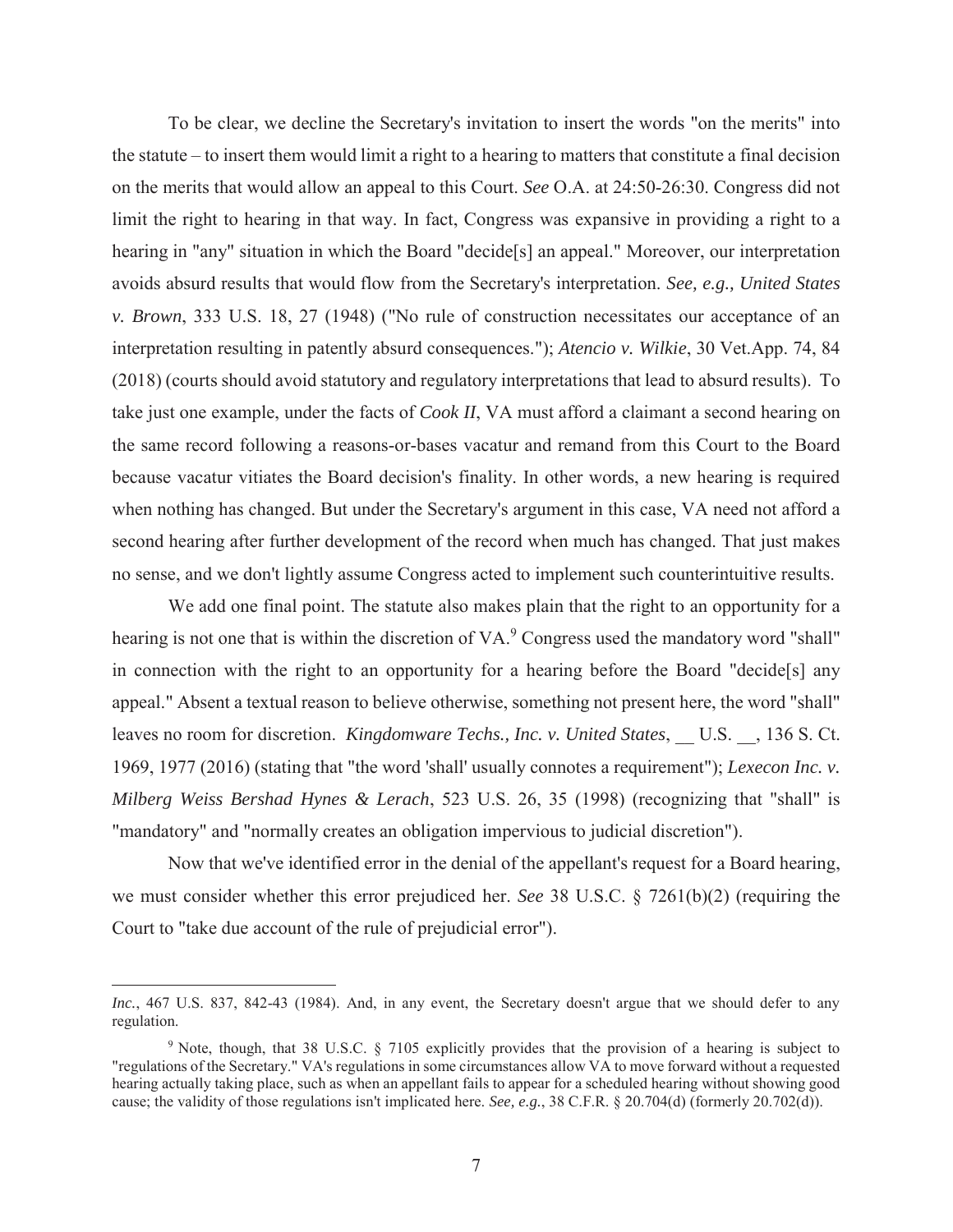## *C. Prejudicial Error*

In *Cook I*, for purposes of determining whether VA's denial of a hearing was harmless,  $10$ we weighed heavily the appellant's "assertion that he requested a Board hearing to submit evidence." 28 Vet.App. at 344. Here too the appellant asserts that she requested a Board hearing to submit testimonial evidence. R. at 218. Under 38 U.S.C. § 7104(a), enacted with section 7107(b), the Board must make its decision "based upon the entire record in the proceeding and upon consideration of all evidence and material of record." 38 U.S.C. § 7104(a); *see Cook I*, 28 Vet.App. at 344. Though we acknowledge that in *Cook II* the Federal Circuit clearly didn't subscribe to *Cook I's* focus on "stages of appellate proceedings" for interpretative purposes, *see*  908 F.3d at 818, in *Cook I,* we used that concept in the harmless-error analysis, *see* 28 Vet.App. at  $344$ ,<sup>11</sup> as a kind of shorthand for an earlier point about how a claim can develop and evolve during its life, *see id.* at 342. And that makes sense because an appeal does, in fact, evolve. That evolution informs our assessment of harmless error.

The appellant alleges here that her case materially evolved after the Board-ordered development. *See* Appellant's Initial Br. at 8. And it's difficult to argue with that point given the evidentiary development that occurred after the Board's 2015 remand.<sup>12</sup> Thus, tracking the spirit of our harmless-error reasoning in *Cook I*, VA's denial of the requested hearing here is not consistent with the solicitous guarantee of claim development evident from the specific sections and overall structure of the VA claims and appeals process. *See* 28 Vet.App. at 344 (citing 38 U.S.C. § 5103A (regarding VA's duty to assist a claimant in developing evidence)). And this point is underscored because the Board did not even acknowledge the appellant's hearing request in the decision on appeal. Given all this analysis, and as in *Cook I,* we can't conclude that the error in this case was harmless. *See id.* (citing 38 U.S.C. § 7261(b)(2) (requiring the Court to "take due account of the rule of prejudicial error"); *see also Wagner v. United States*, 365 F.3d 1358, 1365 (Fed. Cir.

 <sup>10</sup> The Federal Circuit in *Cook II* didn't address this portion of *Cook I* at all; because *Cook II* affirmed *Cook I*, we consider *Cook I*'s harmless-error analysis to be consistent with the Federal Circuit's reasoning in *Cook II* such that we can rely on it here. But even if that were not the case, we would follow *Cook I*'s harmless-error analysis of our own accord.

<sup>&</sup>lt;sup>11</sup> The sentence in *Cook I* to which we refer follows: "Limiting a claimant to a single Board hearing without regard to the stages of appellate proceedings that have occurred, especially in the face of an assertion that he or she wishes to submit additional evidence in the form of testimony, is not consistent with the solicitous guarantee of claim development evident from the specific sections and overall structure of the VA claims and appeals process." 28 Vet.App. at 344 (citing 38 U.S.C. § 5103A (regarding VA's duty to assist a claimant in developing evidence)).

<sup>&</sup>lt;sup>12</sup> *E.g.*, R. at 1078-1129 (series of Sept. 15, 2016, examinations and disability benefits questionnaires).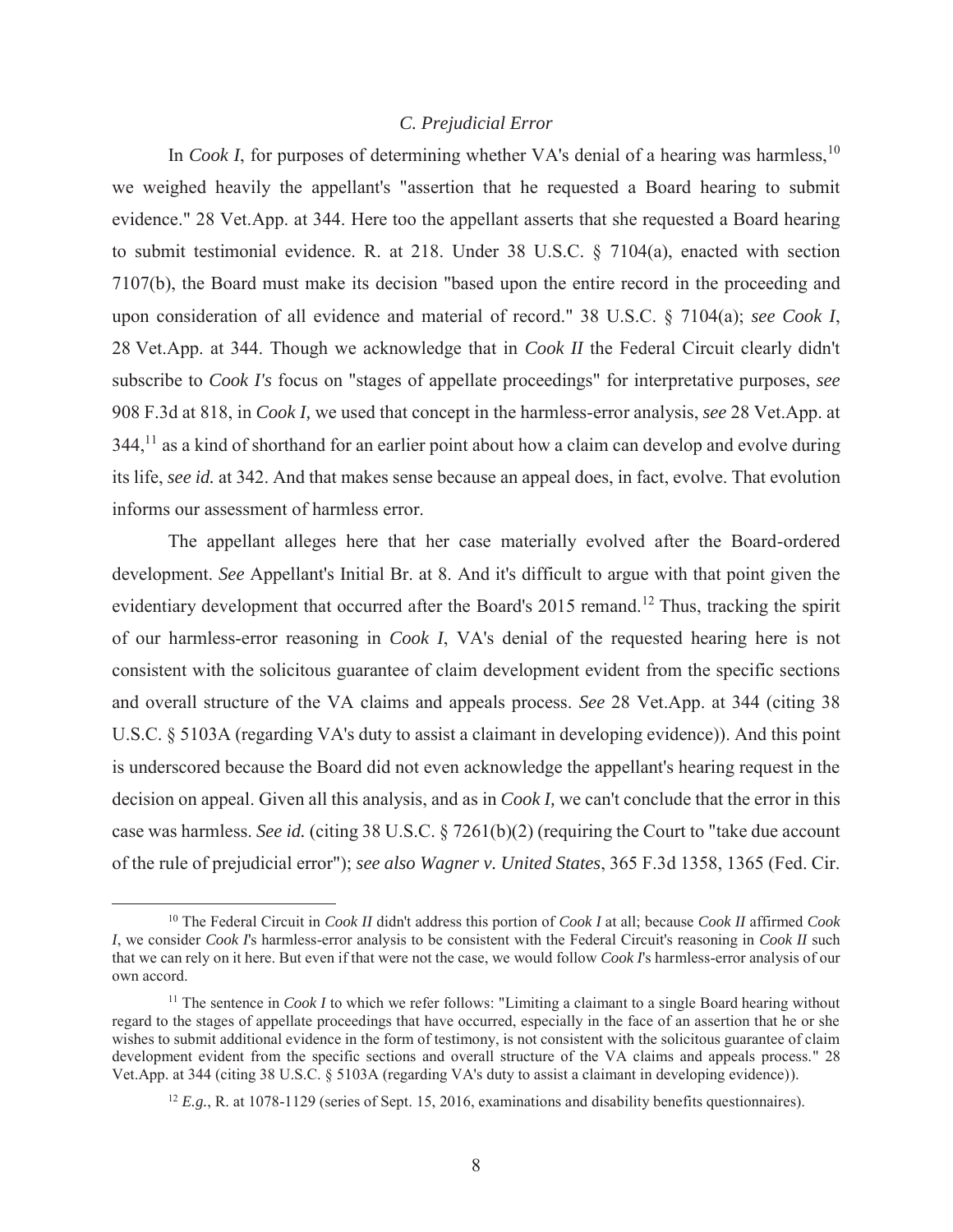2004) ("Where the effect of an error on the outcome of a proceeding is unquantifiable, however, we will not speculate as to what the outcome might have been had the error not occurred."); *Arneson v. Shinseki*, 24 Vet.App. 379, 389 (2011) (finding prejudice when error "could have altered the Board's determination[s]").

We recognize that the Secretary asserts that the appellant has not shown prejudicial error because she could have submitted information to the Board at any time in writing. Secretary's Supp. Memo. at 14-19. We don't agree. *See Cook I*, 28 Vet.App. at 344 (rejecting the same argument). The argument that the opportunity to submit relevant information in writing is equivalent to the opportunity to present it at a Board hearing cannot be squared with the fact that Congress specifically codified Board hearing rights because of the unique benefits of that opportunity. *See id.* at 344 (citing internally to part III.A. of the opinion, in which we discussed the "history and role of the personal hearing in Board adjudications"). In particular, in this case a hearing would have provided the appellant the ability to address and respond to any specific Board member questions relating to the new evidence and testimony she was submitting. *See id.* And there is also the intangible, but nonetheless important, point that an adjudicator would be able to observe the demeanor of a veteran at a hearing, which reading a written submission would not allow. In these circumstances, similar to those in *Cook I*, we're unable to say that the error here was not prejudicial to the appellant. *See id.* 

Therefore, we conclude that the denial of the appellant's right to a hearing was error. We therefore vacate the July 31, 2017, Board decision and remand this matter for further proceedings. *See Tucker v. West*, 11 Vet.App. 369, 374 (1998) (holding that remand is warranted "where the Board has incorrectly applied the law"). On remand, the appellant may submit additional evidence and argument, including the arguments raised before the Court and has 90 days to do so from the date of VA's postremand notice. *Kutscherousky v. West*, 12 Vet.App. 369, 372-73 (1999) (per curiam order); *see also Clark v. O'Rourke*, 30 Vet.App. 92, 97 (2018). The Board must consider any such additional evidence or argument submitted. *Kay v. Principi*, 16 Vet.App. 529, 534 (2002). The Board must also proceed expeditiously. 38 U.S.C. §§ 5109B, 7112.